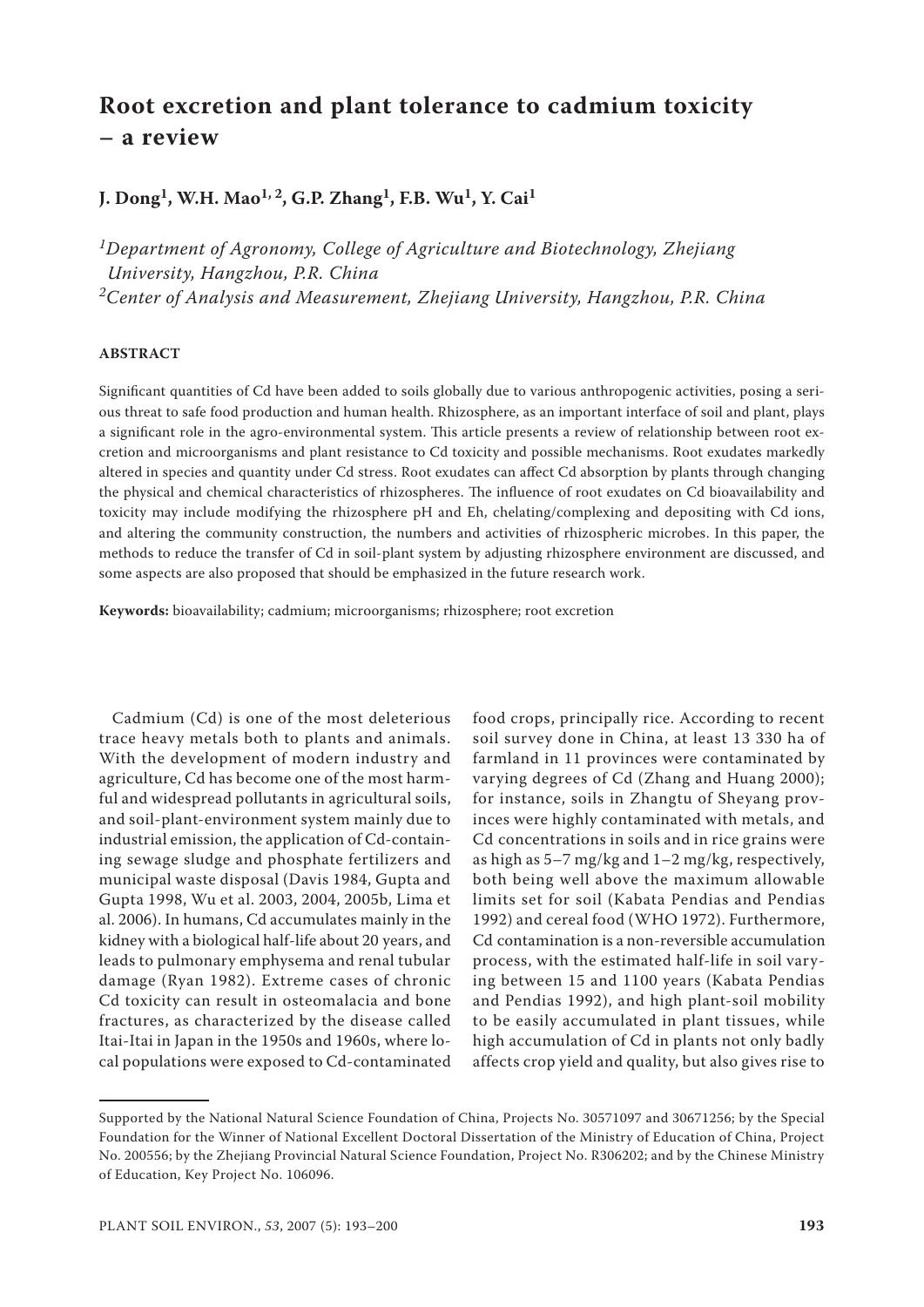a threat on human health via food chain. In brief, Cd contamination in soil has posed a serious issue to sustainable agriculture and human health worldwide (Davis 1984, Obata and Umebayashi 1997, Athur et al. 2000, Wu et al. 2005a).

Under Cd stress, tolerant species and genotypes in plant kingdom could reduce Cd activity to alleviate or eliminate its toxicity through regulating the physiological and biochemical metabolism. In order to survive, plants have to develop efficient and specific heavy metal detoxification mechanism in different plant species (Punz and Sieghardt 1993). One of the main Cd tolerance mechanisms is involved in depressing Cd bioavailability in soils, thus reducing the amount of Cd uptake. Rhizosphere is an important environmental interface connecting plant roots and soil. Roots excrete some organic substances to rhizosphere during the growth, and rhizosphere controls the entrance of nutrients, water and other chemicals, beneficial or harmful, to plants. Moreover, root rhizosphere, especially under heavy metal stress, is widely different from its original bulk soils. Some motile physiological changes would take place, when plants are grown under heavy metal conditions, and then make a series of physical and chemic reactions of heavy metals in rhizosphere environment to affect their transfer in soil-plant system, which may be beneficial to decrease the metal availability and its absorption by plants. Therefore, it is understandable that the study of root rhizosphere has been one of the most important issues in pollution ecology. This paper reviews the progress of researches on the relationship between root excretion and plant resistance to Cd toxicity. Meanwhile, some aspects such as methods to reduce the transfer of Cd in soil-plant system are also discussed and should be emphasized in the future research work.

## **Rhizosphere pH and Cd bioavailability and toxicity**

A major factor governing the toxicity of a metal in soil is its bioavailability. Bioavailability is considered as the fraction of the total contaminant in the interstitial water and soil particles that is available to the receptor organism. Fischerová et al. (2006) and Tlustoš et al. (2006) investigated As, Cd, Pb, and Zn remediation possibilities on medium contaminated soil and observed that the elements found in plant biomass depend substantially on the availability of these elements in the soil. Vysloužilová et al. (2003) reported that seven willow clones showed different abilities to remove Cd and Zn, which was dependent on soil type and contamination level, and clones planted in moderately contaminated soil achieved the highest Cd removal, while remediation factors were determined less than 1% for Zn in the heavily polluted soil and also unsatisfactory for Cd. Bioavailability of Cd is largely governed by (i) soil type and its physical and chemical characteristics such as soil pH and redox potential (Eh), (ii) Cd speciation or the nature of Cd applied, and (iii) nature of microorganisms. Furthermore, rainfall, evaporation, and plant transpiration can change trace element concentrations in soil solution (Fischerová et al. 2006). It has been demonstrated that some plants can actively or passively change H<sup>+</sup> excretion under heavy metal stress. Such root-induced changes of rhizosphere pH play a major role in the bioavailability of many pH dependent nutrients, but also potentially toxic metals and a range of trace metals (Hinsinger et al. 2006). Tu et al. (1989) observed that Cd has an inhibitory action on  $H^+$  excretion, and proton pump activity decreased by 60% when plants grew in the solution with 50µM Cd. Proton pump is important for providing energy in the uptake and movement of ions through plasma membrane. Solubility of most heavy metals is influenced by soil pH. In general, with the decrease in pH, solubility and activity of heavy metals increase. Xian (1989) observed a marked increase in exchangeable Cd (free ion  $Cd^{2+}$ ) in soil, when soil pH decreased from 7.0 to 4.55, and a decrease in Cd complex with carbonate, and with no changes in organic Cd form. Meanwhile, it is well proved that Cd uptake and accumulation are closely related to the amount of exchangeable Cd, rather than the total Cd (Xian 1989, Wu and Zhang 2002, Cheng et al. 2004). Soil pH significantly affected the accumulation of Cd in strawberry (Szteke and Jedrzejczak 1989) and barley (Wu and Zhang 2002), and there was a significantly negative correlation between fruit Cd content and soil pH under lower Cd levels. Meanwhile, uncontaminated low fruit Cd content was obtained even if grown in Cd polluted soil, but with high pH. Yang and Yang (1996) also found a significantly negative correlation between soil pH and plant Cd content. Soil pH affected plant Cd absorption capacity so as to depress the transfer ability of Cd to plants. Cadmium absorption capacity of plants increased three fold along with per pH unit increase in the value of pH 4.0–7.7 (Yang and Yang 1996). Thus, maintaining relatively midpoint rhizosphere pH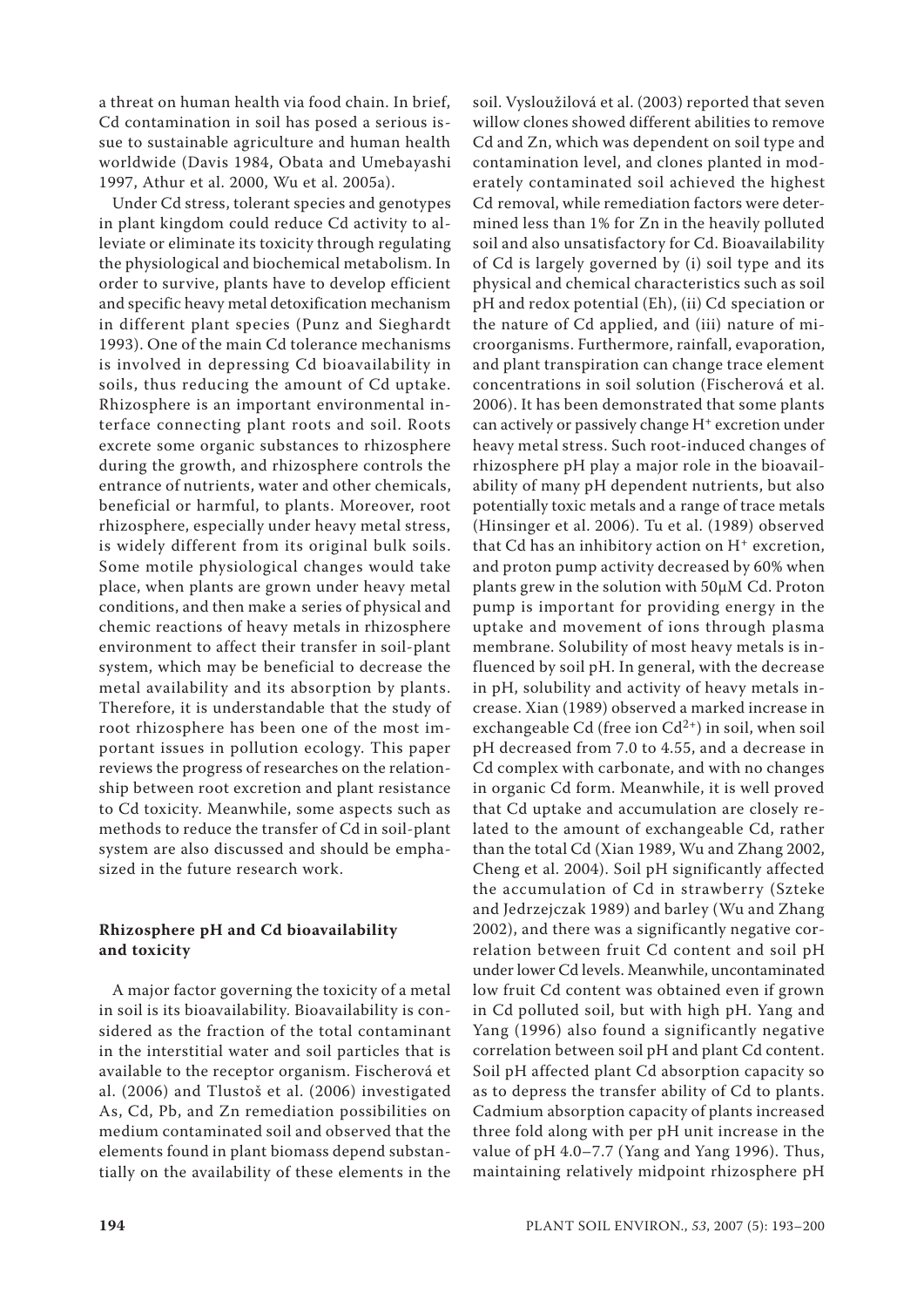of pH 7 may effectively lessen the rapidly available Cd concentration and decrease its deleterious effects. Helmisaari et al. (1999) reported that the addition of lime into pinaster rhizosphere could significantly reduce the solubility of Cu, Ni, Fe, Mn, Pb, and Cd ions in soils. Lime application in acid soil may reduce grain Cd content of wheat by 50% (Lu et al. 1992), and decrease the absorption of Cd in cabbage by 43% (Yang and Yang 1996). Hence, it may be feasible to alleviate Cd toxicity in Cd-contaminated acid soil to elevate pH by lime or lime substances application. Nevertheless, the alteration of pH does not affect plant Cd absorption when in hydroponic experiments; moreover, some studies show that in hydroponic experiment decreasing pH value may result in competition between  $H^+$  and  $Cd^{2+}$ , and thereby reducing Cd absorption (Lu et al. 1992).

## **Rhizosphere oxidation/reduction conditions and Cd bioavailability and toxicity**

Plant root rhizosphere redox potential (Eh) differs from that of bulk soil. For example, rice rhizosphere Eh is constantly higher than non-rhizosphere Eh because of the special  $O_2$  secretion of rice roots, which made the most of  $Fe^{3+}$  and Mn<sup>4+</sup> adsorbed to root surface so as to prevent excess absorption by plants. Contrarily, xerophil rhizosphere Eh is usually lower than that of bulk soil, mainly for the following reasons: (i) roots consume oxygen, (ii) roots excrete reducing substances (e.g. phenolics) which can react with  $Fe^{3+}$  or Mn<sup>4+</sup>, (iii) rhizosphere microorganisms must consume oxygen when they make use of root secretion. Meanwhile, the changes of rhizosphere pH may affect the value of Eh, and also the soil nutrient status and heavy metal stress significantly influence rhizosphere Eh. Moreover, chemical reactions of heavy metals, especially redox reactions, may be strongly affected by rhizosphere Eh. Eh affects electric charge of certain expandable minerals that may alter their cation exchange capacity (CEC). Under low Eh in soil,  $H_2S$  is produced and then Cd reacts with  $S^{2-}$  forming insoluble CdS; thus Cd is not easily absorbed by crops. Meanwhile, the presence of plentiful  $Fe^{3+}$  and  $Mn^{4+}$  is competitive with  $Cd^{2+}$ , thereby reducing plant absorption. For instance, Cd absorption and accumulation was significantly reduced with diminishing Eh in reductive conditions formed by flooding rice fields (Lu et al. 1992). Application of  $(NH_4)_2SO_4$  and sulphate fertilizers would induce vulcanization in soil to produce much  $H<sub>2</sub>S$ , which contributes to formation of CdS. Hassan et al. (2005) also found that the toxic effect of Cd on rice varied with the form of nitrogen fertilizer, and application of  $(NH_4)_2SO_4$  to Cd stressed rice plants, compared to  $NH<sub>4</sub>NO<sub>3</sub>$  or Ca(NO<sub>3</sub>)<sub>2</sub>, would be beneficial to mitigate detrimental effect of Cd and to reduce Cd accumulation in plants.

## **Deposition/chelation and Cd bioavailability and toxicity**

There are some links of ligands, capable of complexation or chelation with heavy metal ions, in natural environment of soils and water. Generally, about half of photosynthates in plants is retransported to roots and some of them (about 12–40%) would be released to rhizosphere during plant development as exudates: sugars and polysaccharides, organic and amino acids, peptides and proteins (Lin et al. 2003, Hinsinger et al. 2006). Root secretion includes organic ligands (e.g. carbohydrates, organic acids, humic acids, polypeptides, proteins, amino acids, nucleic acids, etc.) and inorganic ligands (e.g. Cl<sup>-</sup>, SO<sub>4</sub><sup>2</sup>, NH<sub>4</sub><sup>+</sup>, CO<sub>3</sub><sup>2</sup>,  $PO_4^{3}$ , etc.). These substances functions not only as the energy source of microorganisms, but also as ligands to be chelated with heavy metal ions and then influence pH and Eh conditions as well as chemical characteristics in the rhizosphere. One of the mechanisms by which plants are able to reduce toxicity from heavy metals in soils is the exudation of organic acids. From the range of carboxylates exuded in the rhizosphere, malate, citrate and oxalate are expected to have the most dramatic effect due to their implication in the complexation of metals (Hinsinger 2001). Specific organic acids can sequester heavy metals and protect the roots from toxicity effects (Jones et al. 2003, Jung et al. 2003, Liao and Xie 2004, Schwab et al. 2005). Accordingly, the composition and quantity of root secretion may affect the present form of heavy metals. Graminaceous plant species (e.g. paddy rice) secrete phytosiderophores (amino acids) that can form much more stable complexes than carboxylates with Fe, Cd, Zn and Cu (Römheld 1991, Hinsinger 1998, Chaignon et al. 2002, Xu et al. 2005). Meach and Martin (1991) reported that low molecular weight of organic acids secreted by roots played an important role in solubility and availability of heavy metals, and  $Cd^{2+}$  availability would be reduced if  $Cd^{2+}$  bound into Cd chelate complex with root secretion. The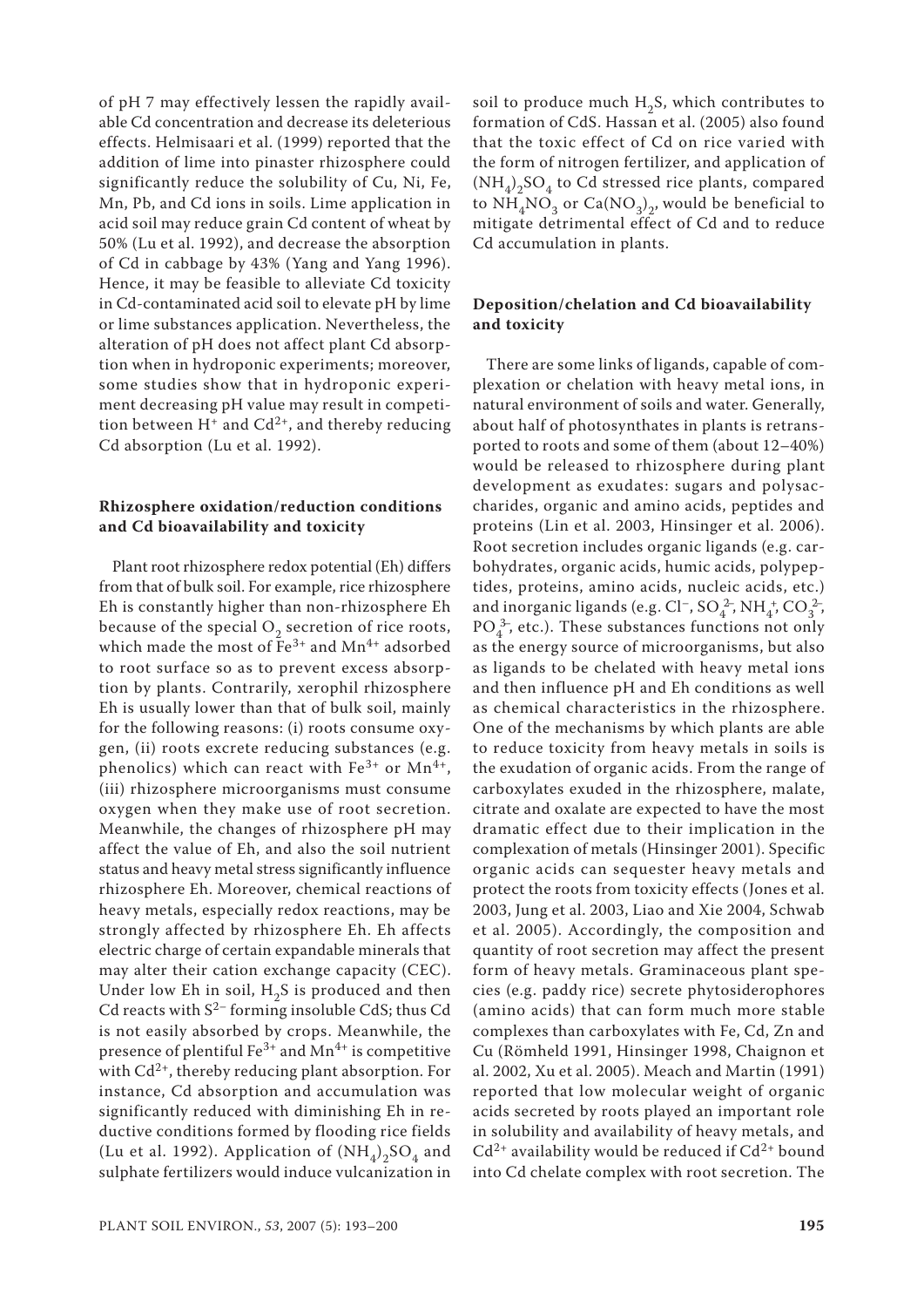roots of some plants, such as wheat and buckwheat, excrete such organic acid (e.g. oxalic acid, malic acid and citric acid) that can chelate with  $Cd^{2+}$ to prevent its entrance into roots. Tang (1998) observed that amino acid could also reduce the toxicity of metal ions. In addition, the combination of organic phosphate acids and Cd ions would produce complexes unavailable to plants. Furthermore, root secretion may precipitate pollutants outside the roots by absorbing and embedding them. Lin et al. (1998) found that Cd combined as complex with oxides of Fe and Mn, and with some organic acids was accumulated in rice rhizosphere much more than that in non-rhizosphere soil. Lin et al. (2003) also studied the interaction between root exudates and heavy metals (Pb and Cd) using wheat and rice exudates produced from sterile and non-sterile hydroponic conditions, and the capillary electrophoretic analysis showed considerable differences in root exudates from wheat and rice plants stressed with Pb and Cd, when compared to those treated with no Cd and/or Pb. Equilibrium dialysis demonstrated that root exudates bound metals to an extent that depended on the metal involved; as for wheat exudates, the importance of the binding followed the order Pb > Cd. Hence, root exudates would influence Cd and Pb absorption and distribution in plants.

## **Microorganisms induced by root secretion and Cd bioavailability and toxicity**

Microorganisms play an important role in the environmental fate of toxic metals including Cd with physicochemical mechanisms affecting transformations between soluble and insoluble phases (Vivas et al. 2006), although they cannot degrade Cd in soil. Such mechanisms are important components of natural biogeochemical cycles for metals. Variations in the chemical behavior of metal species, as well as the composition of microbial cell walls and extracellular materials, can result in wide differences in bioabsorptive capacities (Gadd 2000). Microorganisms participate in various chemical reactions of specific heavy metals by (i) decreasing Cd solubility in the soil via changing rhizosphere pH, metal valence; (ii) formation of insoluble metal sulfides by releasing H<sub>2</sub>S; (iii) producing numerous organic substances; (iv) binding/sequestration of the toxic metal via the cell walls and mucous layer of cell surface of the microorganisms, or by proteins and extracellular polymers etc., and other mechanisms

(Francis 1990). Therefore, microorganisms mainly transform the present states/forms of heavy metal ions to interfere their availability. Chanmugathas and Bollag (1987) systematically investigated sequestration and activation effects of microorganism on the availability of soil Cd, and found that there was a process of sequestration, followed by activation to influence Cd bioavailability. Rayner and Sadler (1989) demonstrated complexation of Cd to polyphosphate granules in the cell membrane and intracellular Cd binding proteins in a tolerant strain of *Pseudomonas putida*, grown in a defined medium containing 3mM Cd. Zhang and Huang (2000) reported that some microorganisms could excrete organic substances capable of chelating and decomposing pollutants under the stress of environmental contamination, and these organic substances assisting with mucus (plant root excretion, e.g. amylose) can form pectin layer covering over root surface, and the expansion of the layer would sequester metal ions outside the roots. Mucus excreted by epiphyte cells and polyphosphate and organic acid in epiphyte tissues can chelate heavy metal ions including Cd, and thus reduce the uptake and transportation of heavy metal ions to shoots. Davies et al. (2001) tested the ability of the arbuscular mycorrhizal fungus, *Glomus intraradices*, to enhance Cr uptake and plant tolerance on the growth and gas exchange of sunflower, and found that mycorrhizal colonization enhanced the ability of sunflower plants to tolerate and hyperaccumulate Cr.

The presence of heavy metals can significantly affect the microbial activities in soil, thus potentially altering the ecology in soil (Suhadolc 2004). Evidence suggests a change in the genetic structure of the soil microbial community under long-term metal stress (Giller et al. 1998). Such adverse effects impacted by Cd can lead to a reduction in biodiversity and resultant functions in the soil. A gradual change in the microbial community structure was noticed in laboratory-incubated soils amended with Cd (Frostegard et al. 1993, Griffiths et al. 1997). Microorganisms within species of the same genus or within strains of the same species can differ in their sensitivity to metals. Giller et al. (1993) demonstrated that *Rhizobium meliloti* was less sensitive, in terms of growth, to Cd than *R. leguminosarum* and *R. loti.* The symbiosis of mycorrhizal fungus and plant roots produce mycorrhiza, which can effectively decrease metal toxicity to plants. Meanwhile, the microbial strains isolated from Cd-contaminated soils are more tolerant to Cd and have developed resistance (Vivas et al.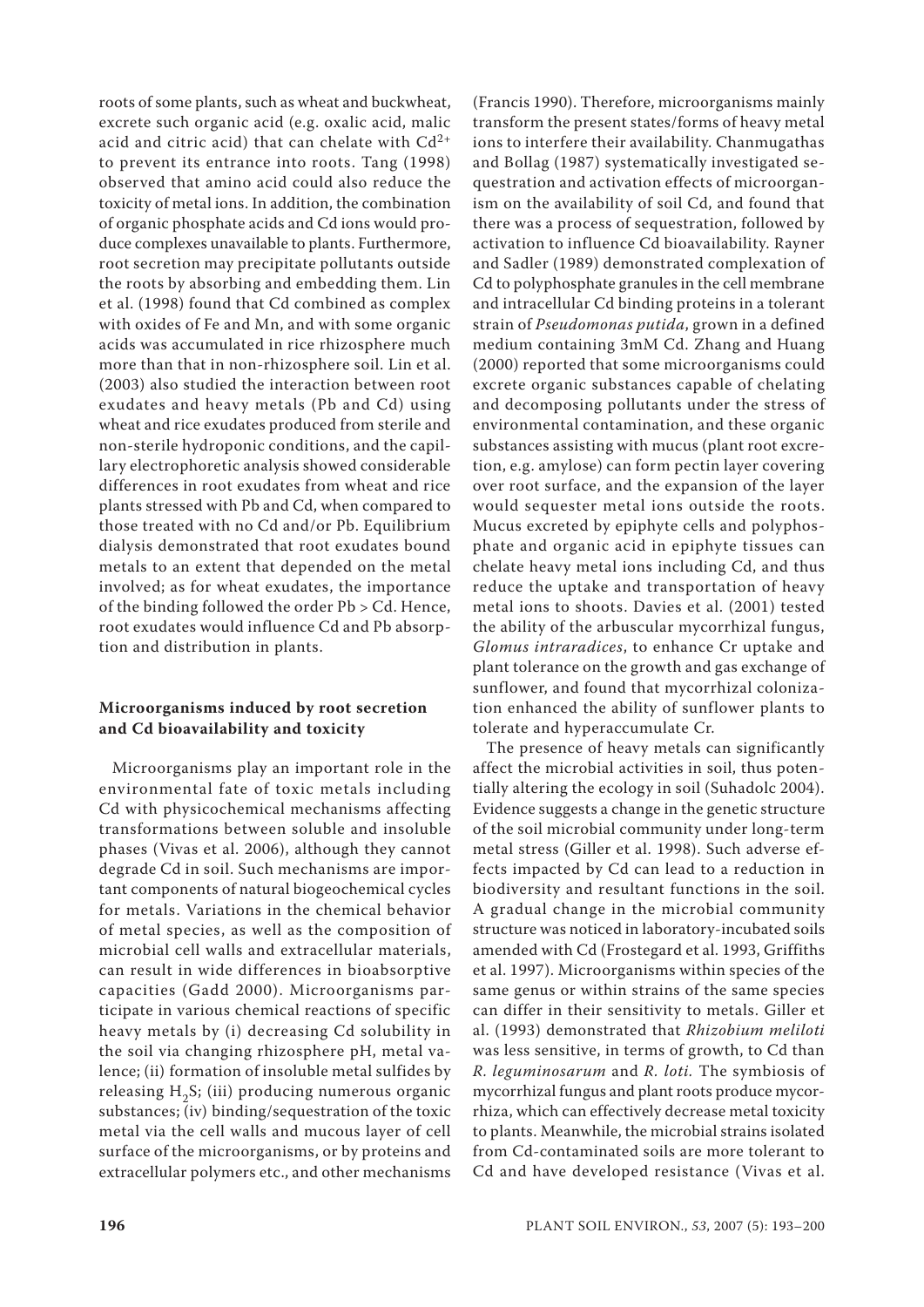2003). On the other hand, soil disestablished due to the presence of high amounts of metals usually produce changes in the diversity and abundance of the population of mycorrhizal fungi (del Val et al. 1999), which may expect to interfere with the possible beneficial effects of this symbiotic association. Moreover, some cell walls in microorganism have the capability of binding pollutants. The capability may be attributed to chemical components and structure of its cell walls. In this respect, an important mechanism is the synthesis of extracellular polymeric substances, a mixture of polysaccharides, mucopolysaccharides and proteins that can bind significant amounts of potentially toxic metals and entrap precipitated metal sulfides and oxides. In bacteria, peptidoglycan carboxyl groups are main cationic binding sites in Gram-positive species. Chitin, phenolic polymers, and melanins are important structural components of fungal walls and are also effective biosorbents for metals and radionuclides. For example, *bacillus* can sequester metal ions because of a thick layer of netty peptidoglycan structure in cell walls. In addition, on the surface there are teichoic and teichuronic acids linked to netty peptidoglycan, and due to carboxyl group of teichoic acid, the cell walls carry negative charges and have the function of ion sequestration (Huang 1992). The application of this microbe may be considered as a biotechnological tool to reduce Cd uptake and accumulation in plants grown in moderately polluted soil; it is of a great economical and ecological relevance. Li et al. (1998) also demonstrated various capacities of yeasts in absorbing  $Cu^{2+}$ ,  $Cd^{2+}$  and  $Ni^{2+}$ . Yang et al. (2005) reported that the addition of 2 or 5 mg Cd/kg soil could stimulate the microbial activity in soil, while inhibitory influences induced at high Cd level of 10 or 20 mg/kg soil. The addition of low Cd pollutant increased microbial activity in rhizosphere due to the increased secretion of carbohydrate and organic acids in root exudation, which increase the carbon allocation in rhizosphere soil. Whereas a decline of the enhancement in rhizosphere was observed in high Cd treatments owing to critical inhibition on root growth and metal activation in rhizosphere, which strengthen the toxic impact of metal pollutants on soil microbes. There is a need for more researches on changes in species diversity and microbial adaptations in relation to Cd pollution.

Microorganisms do not affect precipitation, however, vulcanization bacteria can produce H<sub>2</sub>S, which may react with Cd to form CdS, resulting in a reduced availability of Cd in soil.

### **The regulation of Cd bioavailability and transfer in soil-plant system**

Rhizosphere, as an important interface of soil and plant, plays a significant role in the agro-environmental system (Wang et al. 2002), in which physical and chemical characteristics of soil and biomass activity and community structure of microorganisms are highly influenced by specific physiochemical and biological characteristics prevailing in this habitat (Sörense 1997). Biochemical process in soil could be significantly affected by environmental pollutants including Cd, and consequently lead to a further influence on soil nutrient status and rhizosphere chemistry of Cd and its transferring efficiency in food chain. Controlling or at least predicting the biological and physiochemical conditions will encourage the development of stable rhizosphere conditions with an enhanced capacity to relieve heavy metal contamination. Rhizosphere environment may be adjusted artificially by (i) applying different fertilizers so as to change rhizosphere pH, (ii) water management to change Eh status in soil, (iii) applying organic fertilizer and (iv) using fungicides or inoculating special microbes to regulate and control microbial community in rhizosphere (Davies et al. 2001). However, the manipulation of beneficial combinations of microorganisms depends on a proper understanding of the ecosystem in order to apply a suitable selection of microbes (Díaz et al. 1996). Increasing soil pH through applying alkaline fertilizers can reduce Cd bioavailability, thereby decreasing Cd absorption by plants. Kuo et al. (1984) reported that liming had a remarkable effect in reducing Cd uptake in the Cd-contaminated soil. Cd content in grains of rice, wheat and maize reduced by 55.9%, 34.6% and 21.0%, respectively, when Cd-contaminated soils were amended by liming together with the application of Ca, Mg and P fertilizers (Wang and Wu 1995). The change of cropping system from upland crops to paddy fields will reduce soil Eh and Cd availability. Organic fertilizers not only improve soil fertility, but also provide bioactive substance and energy to soil microorganisms; accordingly they infect soil Cd bioavailability indirectly to decrease Cd biotoxicity. However, some organic fertilizers such as composts made of waste products, containing a certain amount of heavy metals, may result in soil contamination. In addition, heavy metal toxicity may be alleviated by forming insoluble compounds. For example, the application of phosphate can increase soil P content and precipitate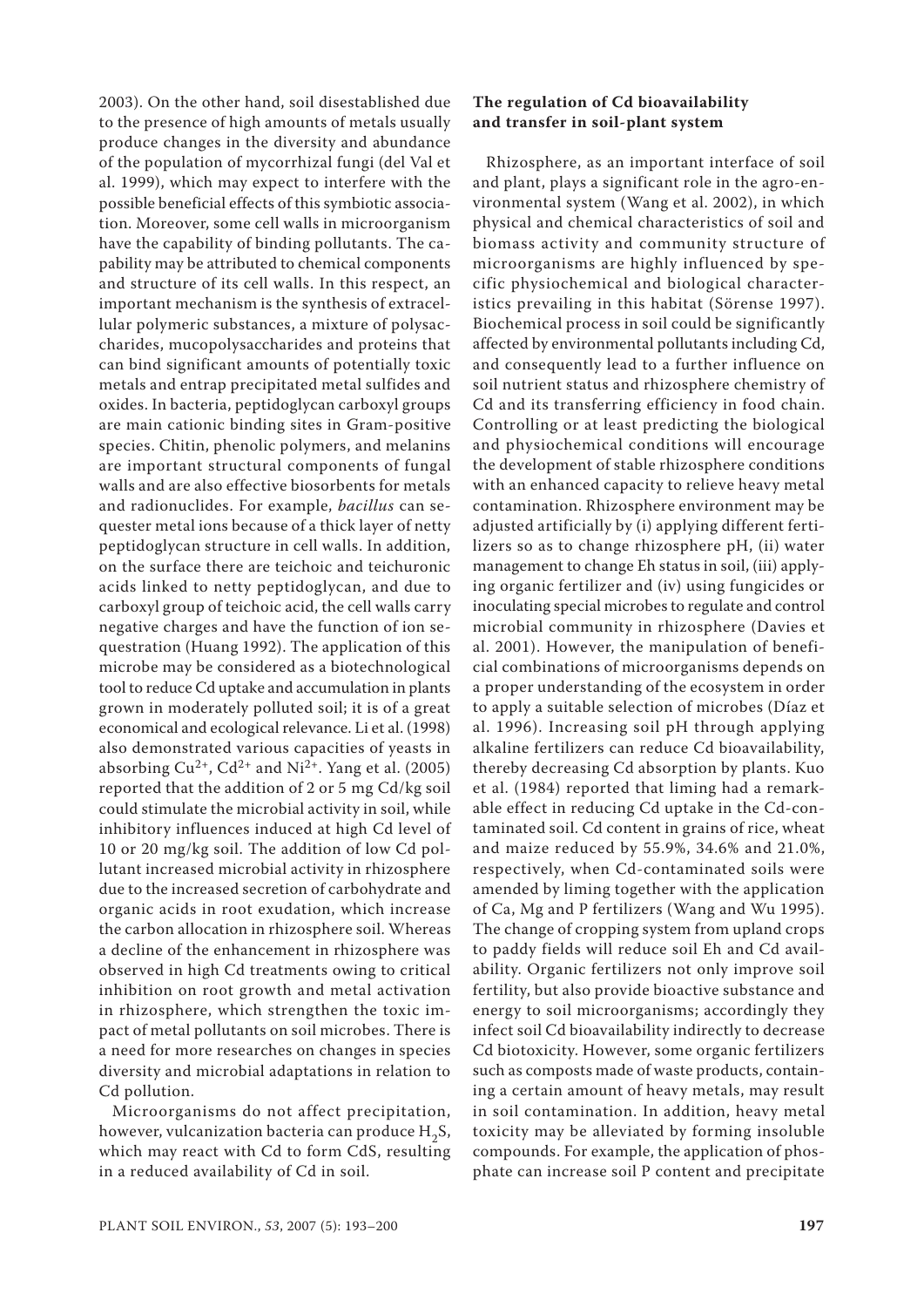Cd as  $Cd_2(PO_4)_{2}$ . It thus offers certain realistic significance on safety crop production by artificially regulating and controlling rhizosphere environment to depress Cd absorption and accumulation in plants. Furthermore plants, and especially the tolerant genotypes, would alter excretion characteristics to adjust themselves to heavy metal stress so as to allow safe uptake of metal ions needed in their cytosol and organelles and simultaneously protect themselves against metal poisoning; it is so called biofeedback regulation capacity or 'adaptive stress response', as reported by Zenk (1996). Some specifically tolerant plants, on the other hand, may be potentially used for phytoimmobilisation purposes to decrease the mobility and bioavailability of pollutants via altering soil factors that lower pollutant mobility by formation of precipitates and insoluble compounds and by sorption on roots. Hence, researches on the mechanism of biofeedback regulation would contribute to resistant cultivar selection and breeding.

In summary, researches on plant root secretion and plant resistance to Cd toxicity are of theoretical as well as applied significance. Root exudates can affect metal absorption by plants through changing the physical and chemical characters of rhizospheres. The modes of root exudates in removing heavy metals or reducing accumulation in plants broadly vary, for example by modifying the pH of the rhizosphere, chelating, complexing and depositing with heavy metals, or altering the numbers and activities of the community of rhizospheric microbes. The understanding of Cd-related molecular events is therefore crucial for elaborating the efficient and targeted protection against metal toxicity for all living organisms. Emphasis should be laid on process-oriented correlations between contaminants and root exudates of crops and other plants of Cd resistance and low Cd accumulation with high yield and good quality suitable to be planted in moderately contaminated soils; reversely, specific plants used as Cd-hyperaccumulators should be tested for their efficiency in removing heavy metals in lab and/or field trials. If so, more effective approaches to ecological restoration of polluted soils can be developed and put into practice. For example, we can attempt to plant hyperaccumulators on a large scale in badly contaminated sites, and supplement these sites with additional specific microbes or chelatins to enhance the efficiency of phytoremediation. The important ecological contribution and wide perspectives in field application of root exudates provides entirely new research area. Combined and integrated studies of pollution and chemical ecology, bringing new findings and breakthroughs, are to be expected.

### **Acknowledgements**

Pao Yu-Kong and Pao Zhao-Long Scholarship for Chinese Students Studying Abroad are gratefully acknowledged.

#### **REFERENCES**

- Athur E., Crews H., Morgan C. (2000): Optimizing plant genetic strategies for minimizing environmental contamination in the food chain. Int. J. Phytoremed., *2*: 1–21.
- Chaignon V., Di Malta D., Hinsinger P. (2002): Fe-deficiency increases Cu acquisition by wheat cropped in a Cu-contaminated, vineyard soil. New Phytol., *154*: 121–130.
- Chanmugathas P., Bollag J.M. (1987): Microbial mobilization of cadmium in soil under aerobic and anaerobic conditions. J. Environ. Qual., *16*: 161–167.
- Cheng W.D., Zhang G.P., Yao H.G., Dominy P., Wu W.F., Wang R.Y. (2004): Possibility of predicting heavymetal contents in rice grains based on DTPA-extracted levels in soil. Commun. Soil Sci. Plant Anal., *35*: 2731–2745.
- Davies F.T. Jr., Puryear J.D., Newton R.J., Egilla J.N., Saraiva G.J.A. (2001): Mycorrhizal fungi enhance accumulation and tolerance of chromium in sunflower (*Helianthus annuus*). J. Plant Physiol., *158*: 777–786.
- Davis R.D. (1984): Cadmium a complex environmental problem: Cadmium in sludge used as fertilizer. Experientia, *40*: 117–126.
- del Val C., Barea J.M., Azcón-Aguilar C. (1999): Diversity of arbuscular mycorrhizal fungus populations in heavy-metalcontaminated soils. Appl. Environ. Microbiol., *65*: 718–723.
- Díaz G., Azcón-Aguilar C., Honrubia M. (1996): Influence of arbuscular mycorrhizae on heavy metal (Zn and Pb) uptake and growth of *Lygeum spartum*  and *Anthilis cytisoides*. Plant Soil, *180*: 1201–1205.
- Fischerová Z., Tlustoš P., Száková J., Šichorová K. (2006): A comparison of phytoremediation capability of selected plant species for given trace elements. Environ. Pollut., *144*: 93–100.
- Francis A.J. (1990): Microbial dissolution and stabilization of toxic metals and radionuclides in mixed wastes. Experientia, *46*: 840–851.
- Frostegard A., Tunlid A., Baath E. (1993): Phospholipid fatty acid composition, biomass, and activity of microbial communities from 2 soil types experimentally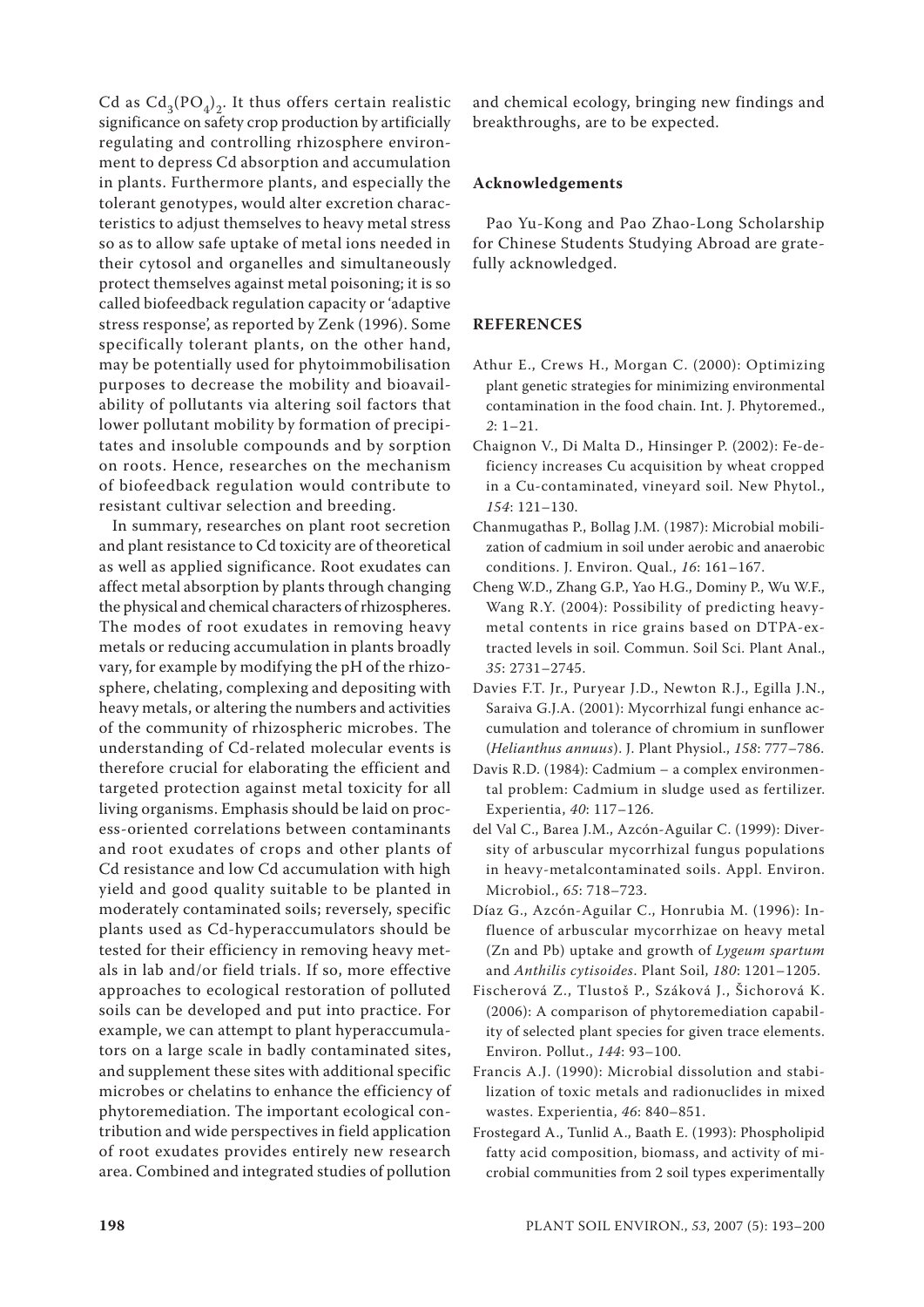exposed to different heavy-metals. Appl. Environ. Microbiol., *59*: 3605–3617.

Gadd G.M. (2000): Heavy metal pollutants: environmental and biotechnological aspects. Encyclop. Microbiol., *2*: 607–617.

Giller K.E., Nussbaum R., Chaudri A.M., McGrath S.P. (1993): *Rhizobium meliloti* is less sensitive to heavy-metal contamination in soil than *R. leguminosarum* bv. *trifolii* or *R. loti*. Soil Biol. Biochem., *25*: 273–278.

Giller K.E., Witter E., McGrath S.P. (1998): Toxicity of heavy metals to micro-organisms and microbial processes in agricultural soils: a review. Soil Biol. Biochem., *30*: 1389–1414.

Griffiths B.S., Diaz-Ravina M., Ritz K., McNicol J.W., Ebblewhite N., Baath E. (1997): Community DNA hybridization and %G+C profiles of microbial communities from heavy metal polluted soils. FEMS Microbiol. Ecol., *24*:103–112.

Gupta U.C., Gupta S.C. (1998): Trace element toxicity relationships to crop production and livestock and human health: Implications for management. Commun. Soil Sci. Plant Anal., *29*: 1491–1522.

Hassan M.J., Wang F., Ali S., Zhang G.P. (2005): Toxic effect of cadmium on rice as affected by nitrogen fertilizer form. Plant Soil, *277*: 359–365.

Helmisaari H.S., Makkonen K., Olsson M., Viksna A., Mälkönen E. (1999): Fine-root growth, mortality and heavy metal concentrations in limed and fertilized *Pinus silvestris* (L.) stands in the vicinity of a Cu-Ni smelter in SW Finland. Plant Soil, *209*: 193–200.

Hinsinger P. (1998): How do plant roots acquire mineral nutrients? Chemical processes involved in the rhizosphere. Adv. Agron., *64*: 225–265.

Hinsinger P. (2001): Bioavailability of soil inorganic P in the rhizosphere as affected by root-induced chemical changes: a review. Plant Soil, *237*: 173–195.

Hinsinger P., Plassard C., Jaillard B. (2006): Rhizosphere: A new frontier for soil biogeochemistry. J. Geochem. Explor., *88*: 210–213.

Huang S.H. (1992): Mechanism of immobilizing metal by Bacteria. Microbiology, *19*: 171–173.

Jones D.L., Dennis P.G., Owen A.G., van Hees P.A.W. (2003): Organic acid behavior in soils-misconceptions and knowledge gaps. Plant Soil, *248*: 31–41.

Jung C., Maeder V., Funk F., Frey B., Sticher H., Frossard E. (2003): Release of phenols from *Lupinus albus* L. roots exposed to Cu and their possible role in Cu detoxification. Plant Soil, *252*: 301–312.

Kabata Pendias A., Pendias H. (1992): Trace Elements in Soils and Plants. 2nd ed. Baton Rouge: CRC Press. Fl.

Kuo S., McNeal B.L. (1984): Effects of pH and phosphate on cadmium sorption by hydrous ferric oxide. Soil Sci. Soc. Am. J., *48*: 1040–1044.

Li M.M., Jiang H., Hou W.Q. (1998): Study on heavy metal biosorption of yeasts. Mycosystema, *17*: 367–373.

Liao M., Xie X.M. (2004): Cadmium release in contaminated soils due to organic acids. Pedosphere, *14*: 223–228.

Lima A.I.G., Pereira S.I.A., de Almeida Paula Figueira E.M., Caldeira G.C.N., de Matos Caldeira H.D.Q. (2006): Cadmium detoxification in roots of *Pisum sativum* seedlings: relationship between toxicity levels, thiol pool alterations and growth. Environ. Exp. Bot., *55*: 149–162.

Lin Q., Chen Y.X., Chen H.M., Zheng C.M. (2003): Study on chemical behavior of root exudates with heavy metals. Plant Nutr. Fertil. Sci., *9*: 425–431.

Lin Q., Zheng C.R., Chen H.M., Chen Y.X. (1998): Transformation of cadmium species in rhizosphere. Acta Pedol. Sin., *35*: 461–467. (In Chinese)

Lu R.K., Xiong L.M., Shi Z.Y. (1992): A review about studies on cadmium in soil-crop ecosystem. Soils, *24*: 129–132, 137–141. (In Chinese)

Meach M., Martin E. (1991): Mobilization of cadmium and other metals from two soils by root exudates of *Zea may* L., *Nicotiana tabacum* L. and *Nicotiana rustica* L. Plant Soil, *132*: 187–196.

Obata H., Umebayashi M. (1997): Effects of cadmium on mineral nutrient concentrations in plants differing in tolerance for cadmium. J. Plant Nutr., *20*: 97–105.

Punz W.F., Sieghardt H. (1993): The response of roots of herbaceous plant species to heavy metals. Environ. Exp. Bot., *33*: 85–98.

Rayner M.H., Sadler P.J. (1989): Cadmium accumulation and resistance mechanisms in bacteria. In: Poole R.K., Gadd G.M. (eds.): Metal-Microbe Interactions. Spec. Publ. Soc. Gen. Microbiol., 39–47.

Römheld V. (1991): The role of phytosiderophores in acquisition of iron and other micronutrients in graminaceous species: an ecological approach. Plant Soil, *130*: 127–134.

Ryan J.A., Pahren H.R., Lucas J.B. (1982): Controlling cadmium in the human food chain: a review and rationale based on health effects. Environ. Res., *18*: 251–302.

Schwab A.P., He Y.H., Banks M.K. (2005): The influence of organic ligands on the retention of lead in soil. Chemosphere, *61*: 856–866.

Sörense J. (1997): The rhizosphere as a habitat for soil microorganisms. In: van Elsas J.D., Trevors J.T., Wellington E.M.H. (eds.): Soil Microbiology. New York: Marcel Dekker, 21–45.

Suhadolc M., Schroll R., Gattinger A., Schloter M., Munch J.V., Lestan D. (2004): Effects of modified Pb, Zn, and Cd availability on microbial communities and on the degradation of isoproturon in a heavy